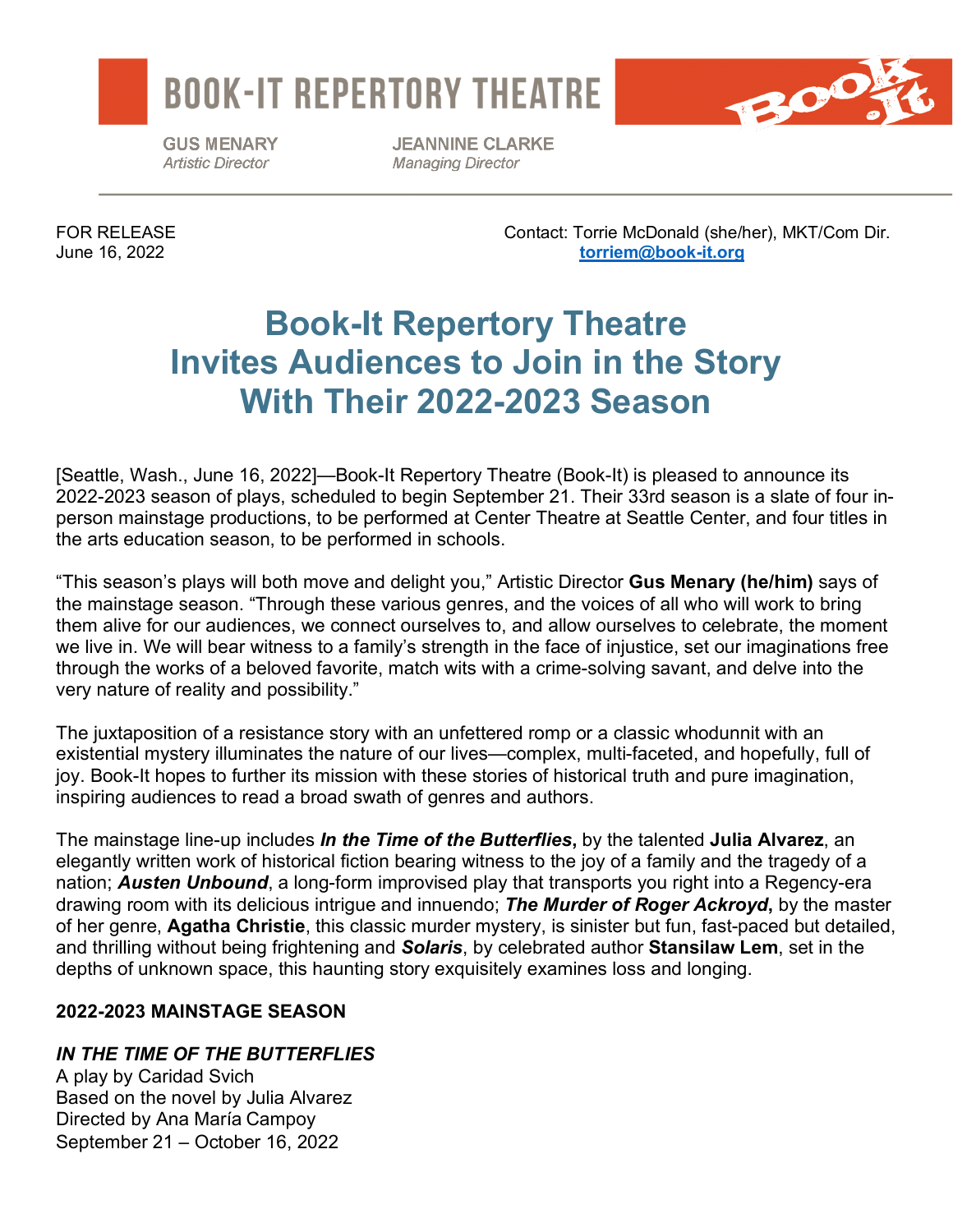

**GUS MENARY Artistic Director** 

**JEANNINE CLARKE Managing Director** 

20

# *AUSTEN UNBOUND*

An Improvised Play Celebrating the works of Jane Austen Directed by Dave Morris November 30 – December 18, 2022

### *THE MURDER OF ROGER ACKROYD*

By Agatha Christie Adapted by Danielle Mohlman Directed by Jasmine Joshua February 8 – March 5, 2023

#### *SOLARIS*

A new play by David Grieg Adapted from Stanislaw Lem's novel Directed by Gus Menary June 7 – July 2, 2023

### SUBSCRIPTIONS AND SINGLE TICKETS

Subscriptions for the 2022-23 season are available now online, by phone and by mail-in order form. Subscription packages range from \$126-\$225. Single tickets go on sale beginning September 1. Prices range from \$35-\$65. Students of all ages receive \$20 tickets and must show valid student ID. Groups of eight or more tickets are eligible for a 10% discount. Pay What You Can performances will also be available; check the website for more information. Purchase tickets at [www.book-it.org](http://www.book-it.org/) or by calling the box office at 206.216.0833. The box office is open Tuesday – Friday, noon to 5pm.

# **2022-2023 ARTS EDUCATION PROGRAMS**

In addition to the mainstage productions, Book-It's Arts Education department offers in-class and assembly performances, workshops, and free reader's theatre scripts.

Book-It's Education Director, **Gillian Jorgensen (she/her)**, says of the upcoming season of programs, "We are inspired by the work of so many educators and artists, helping us deepen our commitment to inclusivity and equity in all our programming. We intentionally chose artists and stories to represent and celebrate readers of all races, genders, and abilities, as we, in partnership as artists and readers, imagine, enact, and reflect on the human experience."

The Arts Education season line-up includes **Kobi Yamada**'s inspiring picture book *Maybe*, Yamada's heartening tale *Trying*, **Kelly Starling Lyons**' joyful *Tiara's Hat Parade* and **Celia C. Pérez**'s intriguing *Strange Birds*.